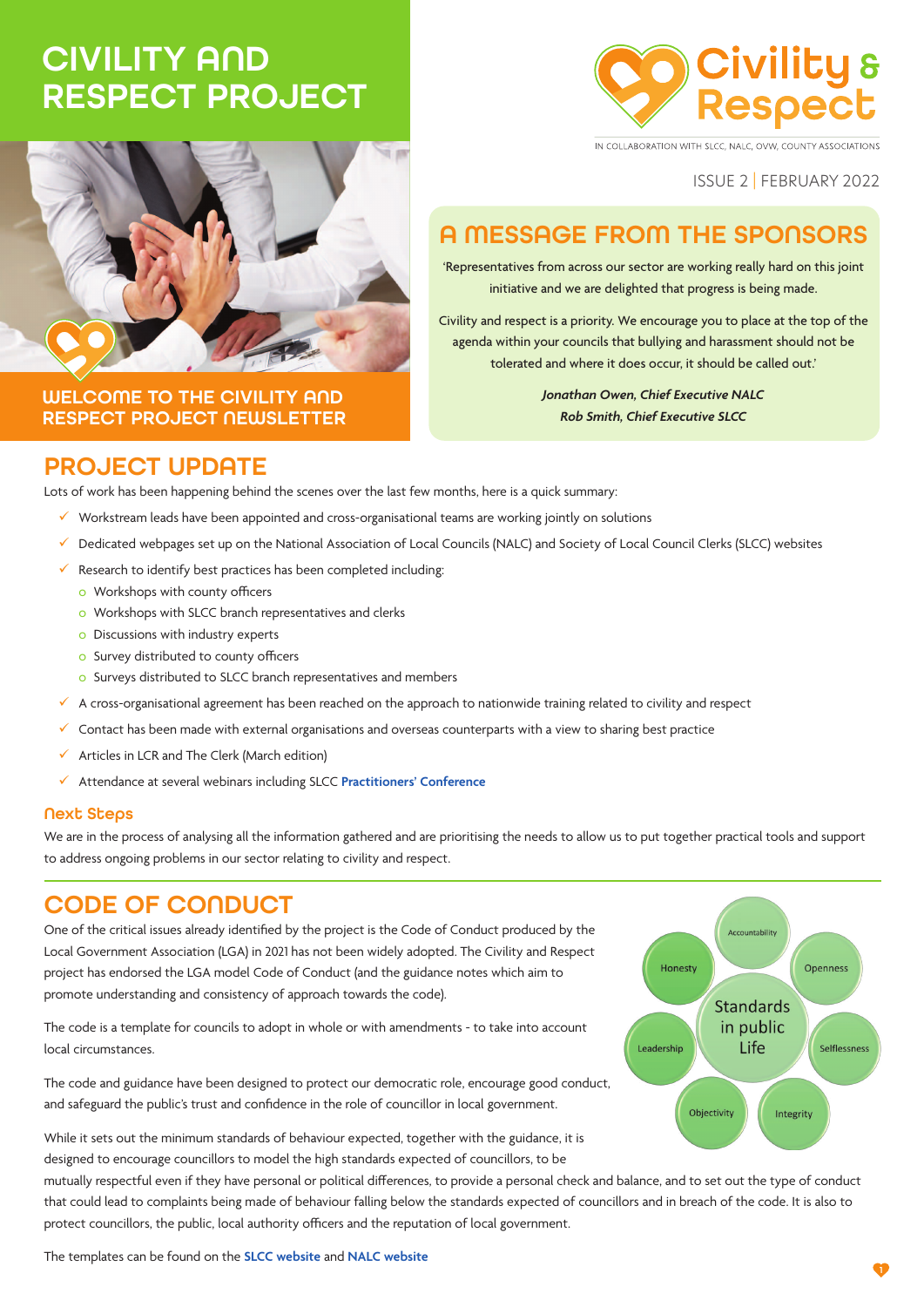# EARLY DAY MOTION FOR SANCTION

An early day motion (EDM) has been registered by an MP calling for the government to establish an appropriate and effective sanctions mechanism to deal with local councillors who have been found guilty of bullying and harassment following an independent investigation. The MP was alerted to the issue when an ALCC\* member contacted him with regards to the behaviour she had suffered.

*\*The Association of Local Council Clerks (ALCC) is the independent trade union for clerks.*

#### What are EDMs?

EDMs are motions submitted for debate in the House of Commons for which no

day has been fixed. Whilst few are debated, many attract a great deal of public interest and media coverage.

They are used to put on record the views of individual MPs or to draw attention to specific events or campaigns. By attracting the signatures of other MPs, they can be used to demonstrate the level of parliamentary support for a particular cause or point of view.

#### What can you do?

The more MP's that support this EDM, the more likely it is to get discussed in parliament. Please either table an agenda item to pass a resolution to write to your MP asking that they back this motion and have it discussed in parliament or write to your MP as an individual. **[Click here to view the](https://edm.parliament.uk/early-day-motion/59182/conduct-of-councillors-towards-town-and-parish-council-clerks) [EDM](https://edm.parliament.uk/early-day-motion/59182/conduct-of-councillors-towards-town-and-parish-council-clerks)**. The drive to improve standards in our sector is being included as a topic on NALCs lobby day on 23rd March, so it is a great time to support lobby day with a letter to your MP.

We've designed template letters (**[SLCC](https://www.slcc.co.uk/news-publications/civility-respect-project/#page-row-8)** and **[NALC](http://www.nalc.gov.uk/our-work/civility-and-respect-project)**) which you can use to contact your MP on this issue. You may like to personalise it with an introduction and signature and if appropriate, the inclusion of any personal experiences that will help add context and influence.

## DEFINITION OF CIVILITY

#### **Civility means politeness and courtesy in behaviour, speech, and in the written word.**

Examples of ways in which you can show respect are by listening and paying attention to others, having consideration for other people's feelings, following protocols and rules, showing appreciation and thanks, and being kind.

The Civility and Respect Project has endorsed the LGA model Code of Conduct. It asks that councils, members, and officers pledge to:

- **1.** Treat other councillors and members of the public with civility
- **2.** Treat council employees, representatives of partner organisations, and those volunteering for the council with civility and respecting the role that they play

| <b>Civility</b>                                           | <b>Incivility</b>                                                                                       |
|-----------------------------------------------------------|---------------------------------------------------------------------------------------------------------|
| Going out of your way to help someone                     | 'Humorous' put-downs, eye rolling, heavy sarcasm, derogatory<br>remarks, ridiculing or demeaning others |
| Acknowledging your mistakes and making appropriate amends | Overbearing or intimidating levels of supervision                                                       |
| Saying please and thank you                               | Interrupting conversations or meetings, or rude or angry<br>outbursts in meetings                       |
| Using a positive tone of voice                            | Shouting, phone slamming, fist pounding, spitting, throwing objects                                     |
| Apologising when you do something that offends someone    | Chipping away at someone's self-esteem through constant slights                                         |
| Refusing to participate in gossip                         | Ignoring others and their opinions or their attempts to<br>contribute to discussions                    |
| Showing respect for other people's feelings and opinions  | Addressing people in an unprofessional manner                                                           |



**Early Day Motions**